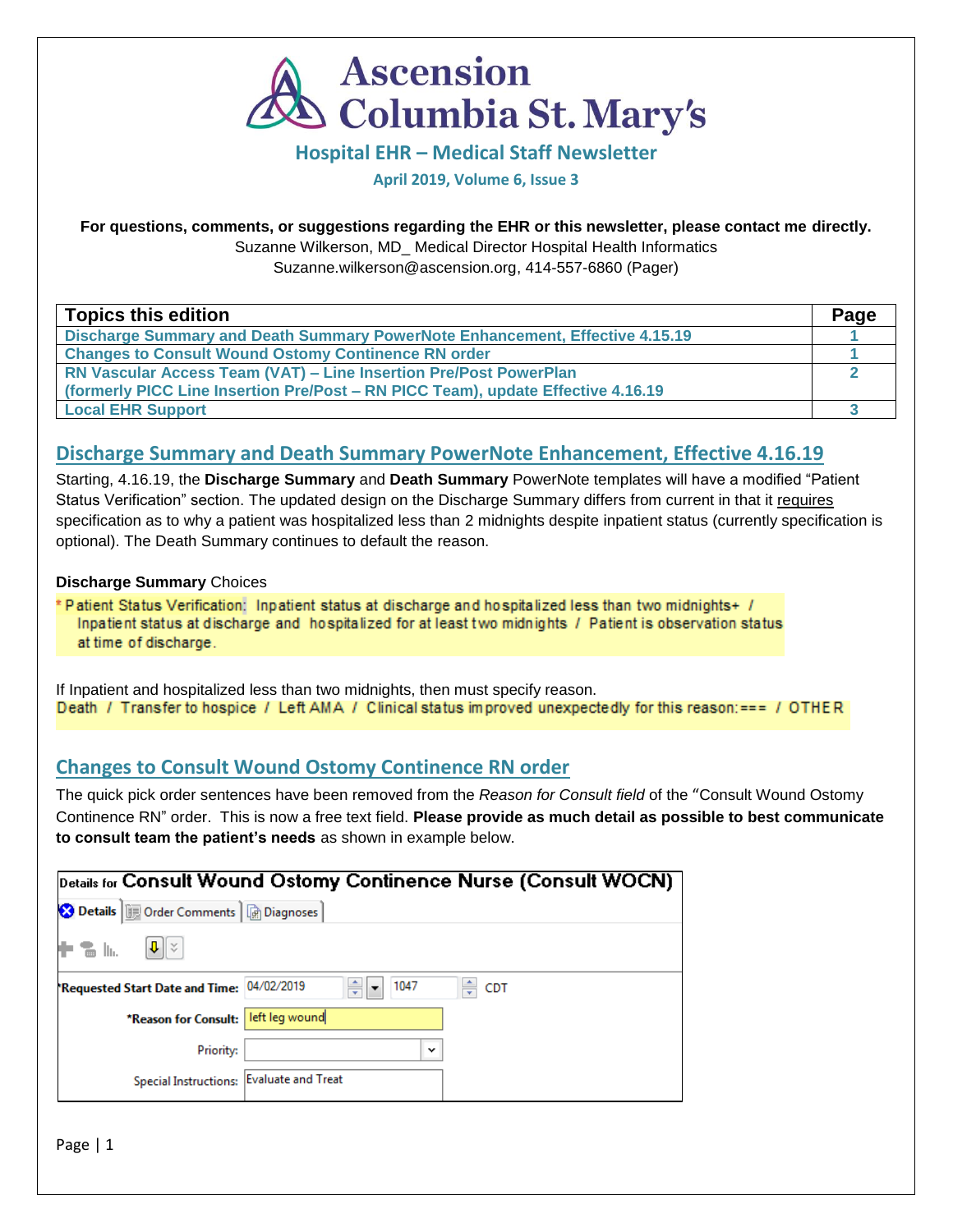# **RN Vascular Access Team (VAT) – Line Insertion Pre/Post PowerPlan (formerly PICC Line Insertion Pre/Post – RN PICC Team), update Effective 4.16.19**

As communicated today by Dr. Shimp, starting, 4.16.19, the Columbia St. Mary's Milwaukee campus RN Vascular Access Team (VAT) will be offering placement of Midline catheters in addition to PICCs**.** 

To support this enhanced service, the current **PICC Line Insertion Pre/Post – RN PICC Team** PowerPlan is being renamed **RN Vascular Access Team (VAT) – Line Insertion Pre/Post** and additional orders are being added.

Unlike a PICC, which is advanced into the central venous system until the distal tip is positioned at or near the cavo-atrial junction, the distal tip of a Midline catheter remains within the arm distal to the shoulder. While a Midline has advantages to a Peripheral line, it cannot be used for TPN or other medications that require central venous access.

Indications within both the Midline and PICC orders have been updated to match best practice guidelines.

**A new order "Consult RN Vascular Access Team" can be used when you are not sure if the preferred access for your patient's situation is Midline or PICC, or if you have questions regarding selection of the appropriate number of lumens**. The consult order contains default language in Special Instructions that supports VAT RN selection and placement of the appropriate venous access without the need for an additional call back to you. If you prefer, though, to be called prior to placement of a line when you utilize the consult order, please note this within the order.

As always, if you place an order for a PICC or Midline and the consulting VAT RN identifies incompatibilities between your order and the patient's clinical status, you may be contacted with recommendations for a different type of line.

#### a Consult RN Vascular Access Team

|                                      | Is   Diagnoses   Offset Details   a Diagnoses |  |
|--------------------------------------|-----------------------------------------------|--|
| h.                                   |                                               |  |
| <b>Start Date and Time:</b>          |                                               |  |
| *Reason for Consult:                 | v                                             |  |
| <b>Special Instructions:</b>         | Chemotherapy                                  |  |
|                                      | Infusate: pH<5 or >9 or osmolality >500       |  |
|                                      | IV treatment > 7 days                         |  |
|                                      | Long Term Antibiotic(s)                       |  |
|                                      | Multiple /incompatible infusates              |  |
|                                      | <b>Pressors</b>                               |  |
|                                      | TPN                                           |  |
| Other-Define in Special Instructions |                                               |  |

When utilizing the **RN Vascular Access Team (VAT) – Line Insertion Pre/Post** Powerplan be sure to select one of the three orders:

- Consult RN Vascular Access Team
- Mid Line Insertion
- PICC Line Insertion

(*Reason for Consult* and *Indication* fields are multi-select when Ctrl key held.)

Is | Diagnoses | (2) Offset Details | a Diagnoses

#### » PICC Line Insertion - RN Vascular Access Team

|                              | <sub>for</sub> Mid Line Insertion - RN Vascular Access Team |  |
|------------------------------|-------------------------------------------------------------|--|
|                              | ails   in Order Comments   © Offset Details   @ Diagnoses   |  |
| llı.                         |                                                             |  |
| ed Start Date and Time:      | ÷.<br><b>CDT</b><br>÷                                       |  |
| *Indication for PICC:        | v                                                           |  |
| *Number of Lumens:           | IV treatment $> 7$ days<br>Long Term Antibiotic(s)          |  |
| <b>Special Instructions:</b> | Multiple/incompatible infusates                             |  |
|                              | Other-Define in Special Instructions                        |  |

| h.                           |                                                                                                  |
|------------------------------|--------------------------------------------------------------------------------------------------|
| <b>Start Date and Time:</b>  | <b>CDT</b>                                                                                       |
| *Indication for PICC:        | $\check{ }$                                                                                      |
| 'Number of Lumens:           | Chemotherapy<br>Infusate: pH<5 or >9 or osmolality >500                                          |
| <b>Special Instructions:</b> | IV treatment > 7 days<br>Long Term Antibiotic(s)<br>Multiple /incompatible infusates<br>Pressors |
|                              | <b>TPN</b><br>Other-Define in Special Instructions                                               |